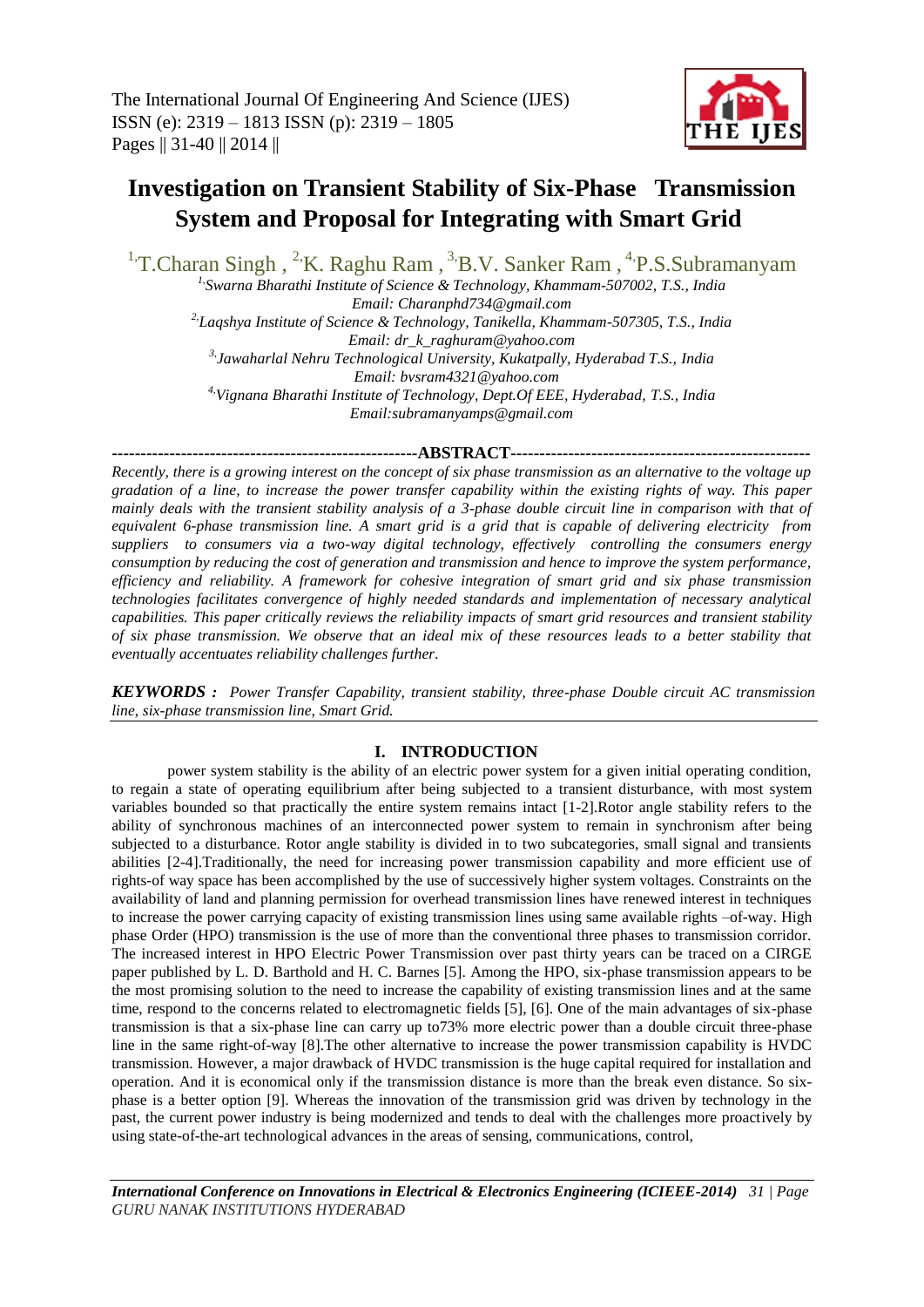computing, and information technology [10]–[14]. The shift in the development of transmission grids to be more intelligent has been summarized as "smart grid," as well as several other terminologies such as Intelligent Grid, Grid Wise, Future Grid, etc. The Intelligent Grid program, initiated by the Electric Power Research Institution (EPRI), is to create the technical foundation for a smart power grid that links electricity with communications and computer control to achieve tremendous gains in the enhancements of reliability, capacity, and customer service [15],[16].

## **II. SMART TRANSMISSION NETWORKS**

―Smart grid‖ is the term generally used to refer to an electrical grid whose function has been transformed from a twentieth century analog technology base to the constant use of digital technology for communications, monitoring (e.g., sensing), computation, and control. In a smart grid, much of the intelligence and situational awareness necessary to understand the state of the grid and to maintain safe, secure, efficient, and reliable operation of the grid reside within the grid's digital information infrastructure itself. The smart transmission network involves enhancement for self monitoring, self healing and the flexibility and certainty of the distributed generator and demand abilities to control the real time information and critical components for smart grid consents. The use of real time measurements as critical component of the smart grid requires tools and techniques such as phasor measurement units (PMU) or synchro phasors as well as state estimation for analysis of stability, reliability and efficiency. Mainly the smart grid in case of transmission system helps us to asset management in HVDC and UHVAC and etc. and in case of system operations self healing grids and etc. Smart grid technology slowly but surely becoming a corner stone in the future power system network.



Fig: 1. Smart Transmission Architecture

**A. Introduction :** This vision of the smart transmission networks is built on the existing electric transmission infrastructure. However, the emergence of new technologies, including advanced materials, power electronics, sensing, communication, signal processing, and computing will increase the utilization, efficiency, quality, and security of existing systems and enable the development of a new architecture for transmission networks.

### **B. High-Efficiency and High-Quality Transmission Networks :**

In the concept of smart transmission networks, ultrahigh-Voltage, high-capacity transmission corridors can link major regional interconnections. It is thus possible to balance electric supply and demand on a national basis. Within each regional interconnection, long-distance transmission is accomplished by using controllable high-capacity ac and dc facilities. Underground cables are widely used when overhead lines are not practical, mostly in urban and underwater areas. Advanced conductors, including high-temperature composite conductors for overhead transmission and high-temperature superconducting cables, are widely used for electricity transmission. These conductors have the properties of greater current-carrying capacity, lower voltage drops, reduced line losses, lighter weight, and greater controllability. In addition, new transmission line configurations, e.g., 6- or 12-phase transmission line configurations, allow for greater power transmission in a particular rightof-way with reduced electromagnetic fields due to greater phase cancellation [17]

*International Conference on Innovations in Electrical & Electronics Engineering (ICIEEE-2014) 32 | Page GURU NANAK INSTITUTIONS HYDERABAD*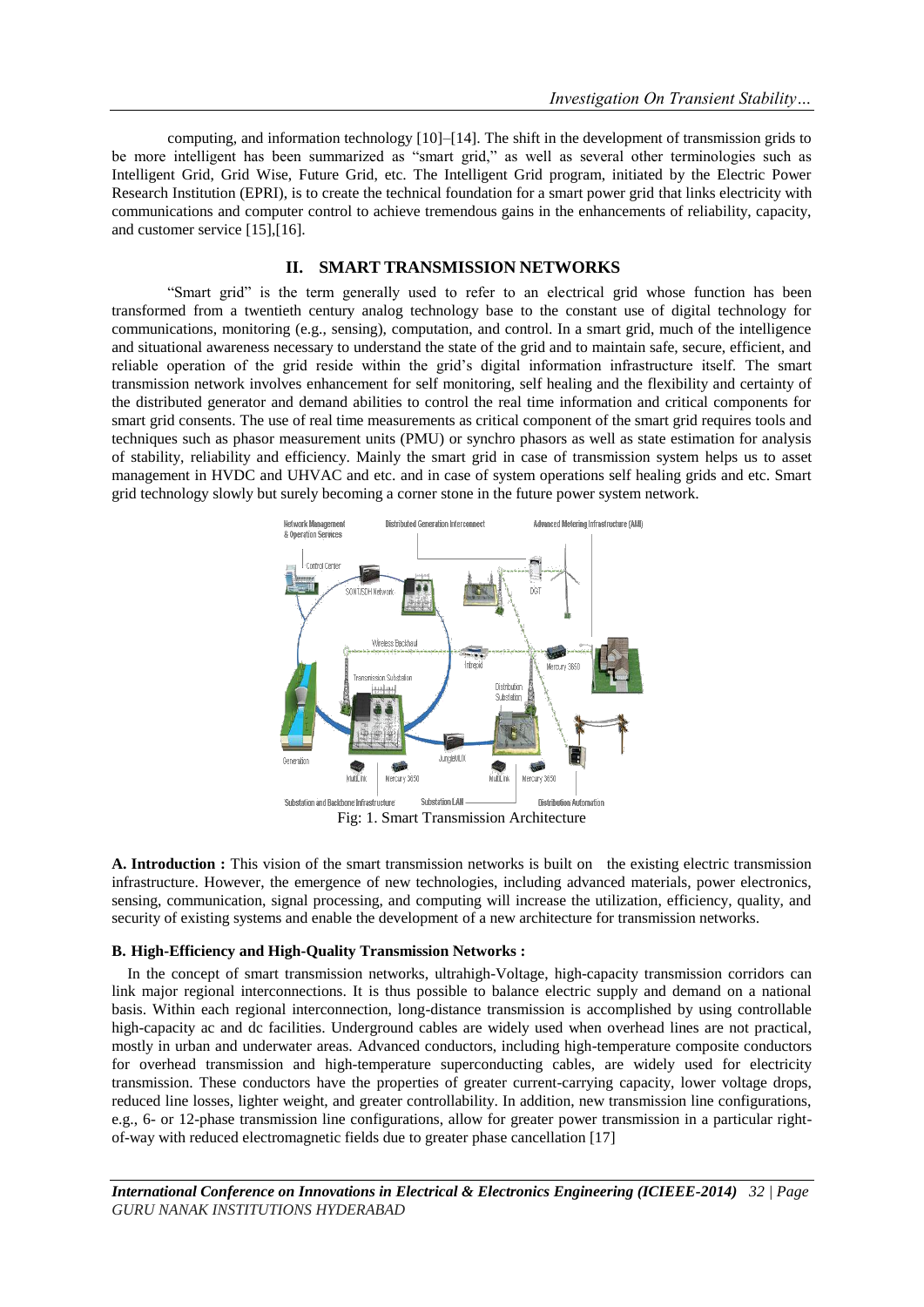**C.***Flexible Controllability, Improved Transmission Reliability and Asset Utilization Through The Use Of Advanced Power Electronics :*In a smart transmission network, flexible and reliable transmission capabilities can be facilitated by the advanced Flexible AC Transmission Systems (FACTS), high-voltage dc (HVDC) devices, and other power electronics-based devices. FACTS devices (including traditional large-scale FACTS and new distributed FACTS devices [18]–[20]) are optimally placed in the transmission network to provide a flexible control of the transmission network and increase power transfer levels without new transmission lines. These devices also improve the dynamic performance and stability of the transmission network. Through the utilization of FACTS technologies, advanced power flow control, etc., the future smart transmission grids should be able to maximally relieve transmission congestions, and there fully support deregulation and enable competitive power markets. In addition, with the trend of increasing penetration of large scale renewable/alternative energy resources, the future smart transmission grids should be able to enable full integration of these resources. HVDC lines are widely used to provide an economic and controllable alternative to ac lines for long distance and high-capacity power transmission and integration of large wind farms. Power electronics-based fault current limiters or current limiting conductors [19], [21] may achieve maximum utilization of line and system capacity, increased reliability, and improved system operation under contingencies. Solid-state transformers are used to replace traditional electromagnetic transformers to provide flexible and efficient transformation between different voltage levels [22].

**D.***Self –Healing and Robust Electricity Transmission :*Smart transmission networks will extensively integrate advanced sensing, signal processing, and communication technologies to monitor operating conditions of transmission lines, transformers, and circuit breakers in real time [24], [25].A cost-effective distributed power line condition monitoring system [26], based on a distributed power line wireless sensor net in which each distributed intelligent sensor module incorporates with advanced signal processing and communication functions, is able to continuously measure line parameters and monitor line status in the immediate vicinity of the sensor that are critical for line operation and utilization, including measurement of overhead conductor sags, estimation of conductor temperature profile, estimation of line dynamic thermal capacity, detection of vegetation in proximity to the power line, detection of ice on lines, detection of galloping lines, estimation of mechanical strength of towers, prediction of incipient failure of insulators and towers, identification of the critical span limiting line capacity, and identification of the fault location of the line.

**E.Advanced Transmission Facility Maintenance :** In the smart transmission networks, live-line maintenancecan be used to clean and deice conductors, clean and lubricate moving parts that open and close, replace spacer/dampers, disconnect/connect breakers, tighten or replace bolts, and install sensors and measuring devices. Advanced maintenance and power line condition monitoring technologies allow for prioritized equipment ranking, condition based maintenance, prevention programs, smart equipment replacement programs, and right-of-way maintenance. This reduces catastrophic failures and maintenance costs, and improves the overall reliability of the transmission system [27].

**F. Extreme Event Facility Hardening System :**An extreme event facility hardening system is able to identify potential extreme contingencies that are not readily identify able from a single cause, develop various extreme event scenarios (e.g., floods, extreme weather, etc.), develop modular equipment designs for lines and novel system configuration to manage failures, and enable rapid system restoration under catastrophic events [27].

# **III. TRANSIENT STABILITY ANALYSIS OF 3-PHASE/6-PHASE SYSTEM**

Stability studies provides information related to the capability of a power system to remain in synchronism during the disturbance resulting the loss of generating or transmission facilities ,sudden or sustained load changes, or movement faults. Specifically these studies provide the change in the voltages, currents, powers, speed  $&$  torques of the machines of the power systems, as well as the changes in system voltages and power flows, during immediately following a disturbance. The degree of the stability of a power system is an important factor in the planning of the new facilities. In order to provide the reliability required by the dependence on continuous electric service, it is necessary that power systems be designed to be stable under any conceivable disturbance. According to the disturbance occurred in the power system, the stability may classify in to three types:

- [1] Steady state stability
- [2] Transient stability
- [3] Dynamic stability

*International Conference on Innovations in Electrical & Electronics Engineering (ICIEEE-2014) 33 | Page GURU NANAK INSTITUTIONS HYDERABAD*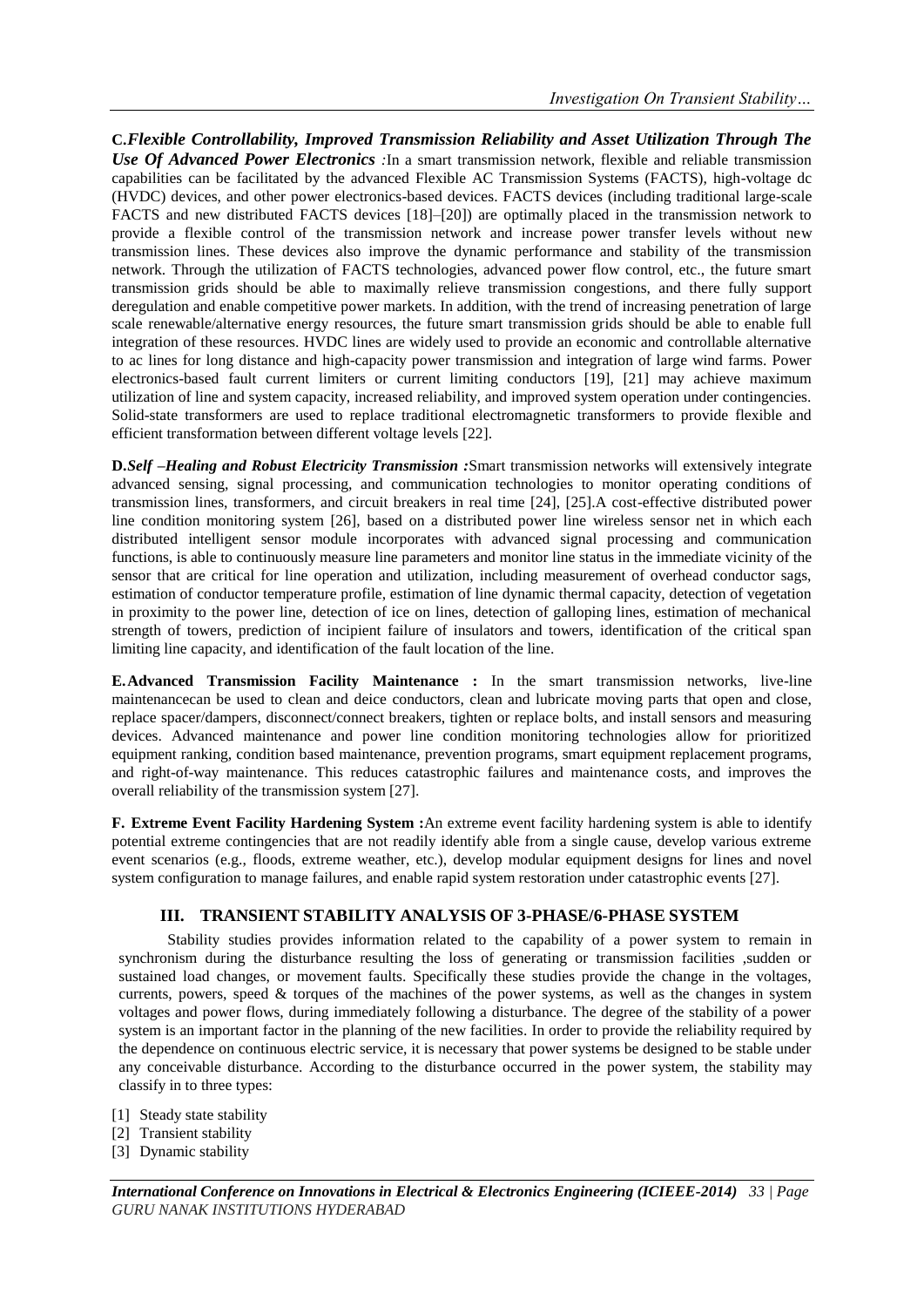Steady state stability refers to the ability of the power system to regain synchronism after small disturbances, such as gradual power changes. Dynamic stability is an extension of the steady state stability. The dynamic stability is concerned with small disturbances lasting for a long time. With the inclusion of automatic control devices. Dynamic stability can be significantly improved through the use of the power system stabilizers. Dynamic system study has to be carried out for 5-10 sec and sometimes up to 30 sec. Transient stability studies deals with the effect of the large, sudden disturbances such as the occurrences of a fault, the sudden outage of a line or the sudden application or removal of loads. Seven essential factors affecting the stability.

- Prime mover input torque
- Inertia of the prime mover and generator.
- Inertia of motor and shaft load.
- Shaft load output torque.
- Internal voltage of synchronous generator.
- Internal voltage of synchronous generator.
- Reactance of the system including generator, line and motor factors.
- Internal voltage of synchronous motor.

Conversion of existing double-circuit three-phase overhead transmission line to a six-phase operation needed phase conversion transformers to obtain the 60° phase shift between adjacent phases. A double-circuit threephase transmission line can easily converted to a six-phase transmission line by using two pairs of identical delta-wye three-phase transformers connected at each end of the line as shown in Fig. 2. One of each pair of transformer has reverse polarity to obtain the required 60° phase shift. [29].



Fig.2. One-line diagram of converted double-circuit three phase transmission line to six-phase line.

For the conversion of 6-phase from the 3-phase double circuit line, the following changes and calculations are to be made: In 3-phase double circuit line the two winding transformer is replaced by 3 winding transformer and the values of the equivalent reactance of the 3-winding transformer for 6phase are found by conducting short circuit tests on the set of 3- windings of the 3-winding transformer. The transmission line of 6-phase line will be proved as 90% of that of the 3phase double circuit line, when the same 3-phase double circuit line is converted in to 6-phase line without altering the transmission towers and using the same corridors and same rights of way. There are 120 possible fault combinations in a six-phase system. And there are 23 combinations with distinct fault levels and phase interconnections [30].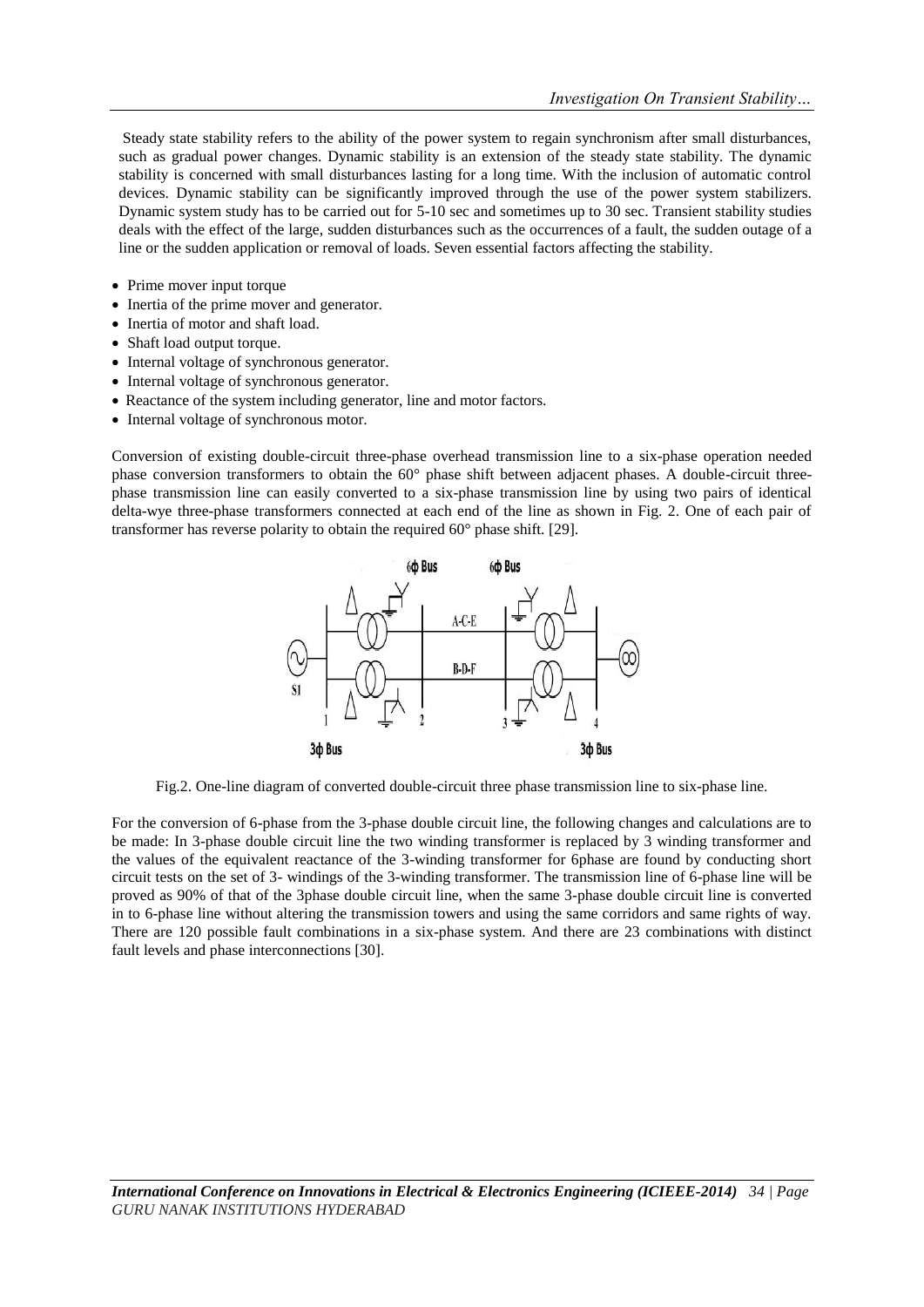

 Fig.3.Six phase Vector diagrams Fig. 4: 9 bus single line diagram with one slack bus, Bus number  $1 =$  slack bus Bus number  $2 \& 3$  = Generator buses Bus number from  $4$  to  $9 =$  Load buses

Vector diagrams showing phase and line voltages in six phase systems Phase and line voltage relations: Consider V line between  $V_a$  and  $V_c$ . Then from the above fig:

$$
V_{\text{line}} = V_a - V_c' = |V_a| = |V_i| = V_{\text{ph}}
$$
  
From equilateral triangle M N K  
Since MN = KN =  $V_{\text{ph}}$  and the line voltage  

$$
V_{\text{line}} = V_L = V_{\text{ph}}
$$

$$
\Box V_L = V_{\text{ph}} \text{ for 6 phase system}
$$

A simple three-phase consisting of two generators, five transformers including one regulating transformer and five transmission lines resulting in a 9 bus system shown in fig 4, Is considered. Different symmetrical and unsymmetrical faults at Bus five are assumed and the transient stability of the system is analysed with three phase double circuit lines and the equivalent converted six-phase lines of that system [31].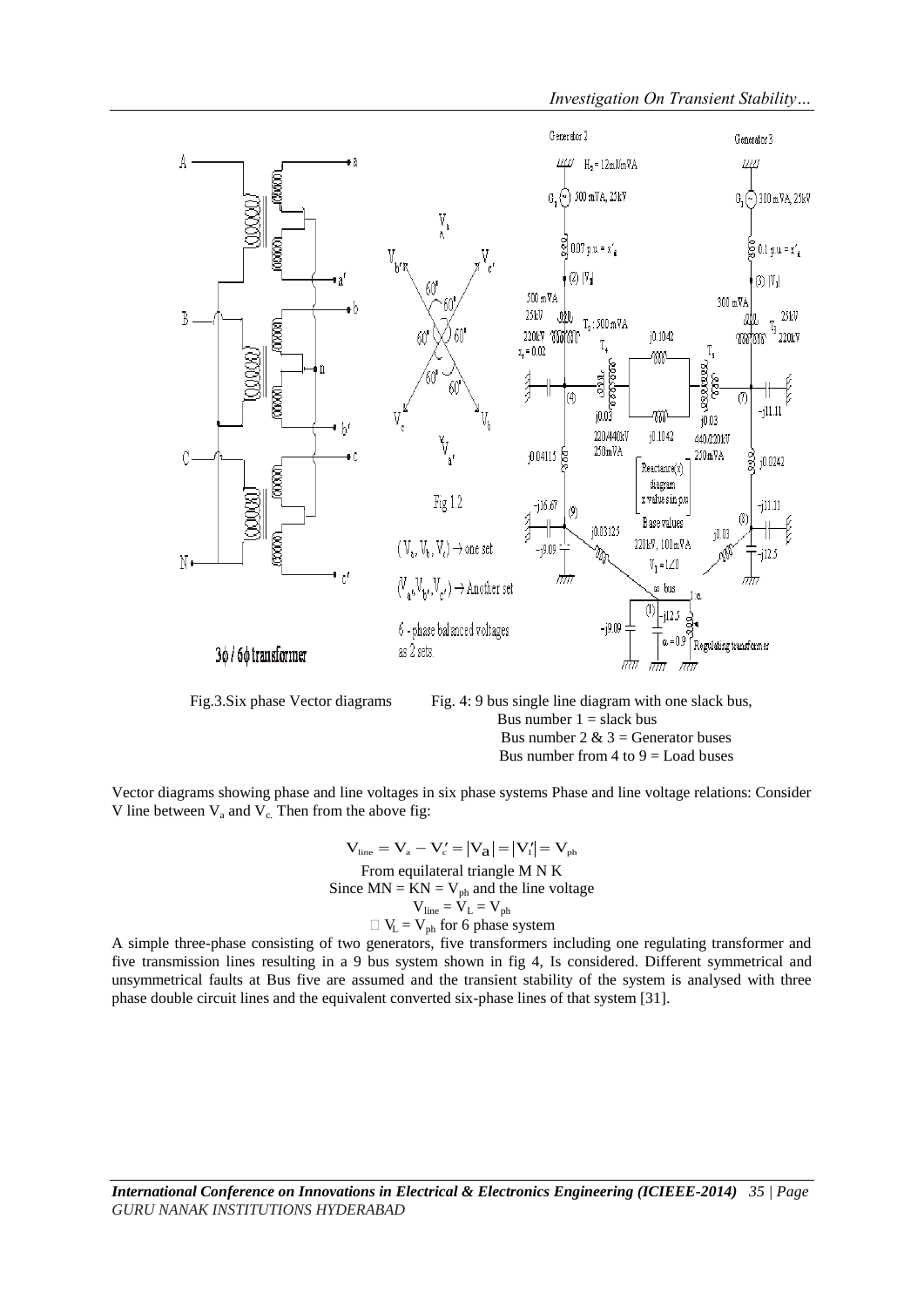Table.1 Results showing  $t_{cr}$ ,  $\Box_{cr} \&$  ( $\Box_{cr} \Box_{\Box} \Box$  for SLG fault cases. where  $\Box$  initial load angle.

| S.No           | Fault      | Type of<br>Switchi<br>ng | Gen            | Line                | t <sub>cr</sub> sec's | $(\Box_{\operatorname{cr}} \varphi)$<br>Ele.Deg |
|----------------|------------|--------------------------|----------------|---------------------|-----------------------|-------------------------------------------------|
| $\mathbf{1}$   | <b>SLG</b> | Single<br>pole           | G2             | Three-phase         | 0.25                  | 24.6                                            |
| $\overline{c}$ | <b>SLG</b> | Single<br>pole           | G2             | Three/Six-<br>phase | 0.32                  | 35.8(more)                                      |
| 3              | <b>SLG</b> | Single<br>pole           | G <sub>3</sub> | 0.28<br>Three-phase |                       | 30.4                                            |
| $\overline{4}$ | <b>SLG</b> | Single<br>pole           | G <sub>3</sub> | Three/Six-<br>phase | 0.35                  | $41.6$ (more)                                   |
| 5              | <b>SLG</b> | Three<br>pole            | G <sub>2</sub> | Three-phase         | 0.22                  | 17.8                                            |
| 6              | <b>SLG</b> | Three<br>pole            | G2             | Three/Six-<br>phase | 0.31                  | 33.4(more)                                      |
| 7              | <b>SLG</b> | Three<br>pole            | G <sub>3</sub> | Three-phase         | 0.26                  | 24.8                                            |
| 8              | <b>SLG</b> | Three<br>pole            | G <sub>3</sub> | Three/Six-<br>phase | 0.34                  | $40.4$ (more)                                   |

Table.2. p.u. values of Voltages and loads at different buses based on 220KV, 100MVA.

| <b>Bus</b><br>No | Bus type                   | Voltage<br>in polar<br>form<br>$V\angle\delta$ |       | Generation                   | Load                    |       |
|------------------|----------------------------|------------------------------------------------|-------|------------------------------|-------------------------|-------|
|                  |                            |                                                | $P_g$ | $\mathbf{Q}_{g}$             | $\mathbf{P}_\mathrm{L}$ | $Q_L$ |
| $\mathbf{1}$     | Swing (or)<br>slack bus    | $\mathbf{1}$                                   |       | ٠                            |                         |       |
| $\overline{c}$   | $PV$ (or)<br>Generator bus | 0.884                                          | 3     | ٠                            |                         |       |
| $\overline{3}$   | PV (or)<br>Generator bus   | 0.7395                                         | 2.9   | ۰                            |                         |       |
| $\overline{4}$   | PQ (or) Load<br>bus        |                                                |       | ٠                            | 1.4                     | 0.6   |
| 5                | PQ (or) Load<br>bus        | ٠                                              |       | ۰                            | 2.0                     | 0.8   |
| 6                | PQ (or) Load<br>bus        |                                                |       |                              | 1.2                     | 0.5   |
| $\overline{7}$   | PQ (or) Load<br>bus        | ٠                                              |       | ٠                            | 1.1                     | 0.4   |
| 8                | PQ (or) Load<br>bus        |                                                |       |                              | 0.5                     | 0.2   |
| 9                | PQ (or) Load<br>bus        | ٠                                              |       | $\qquad \qquad \blacksquare$ | 0.4                     | 0.1   |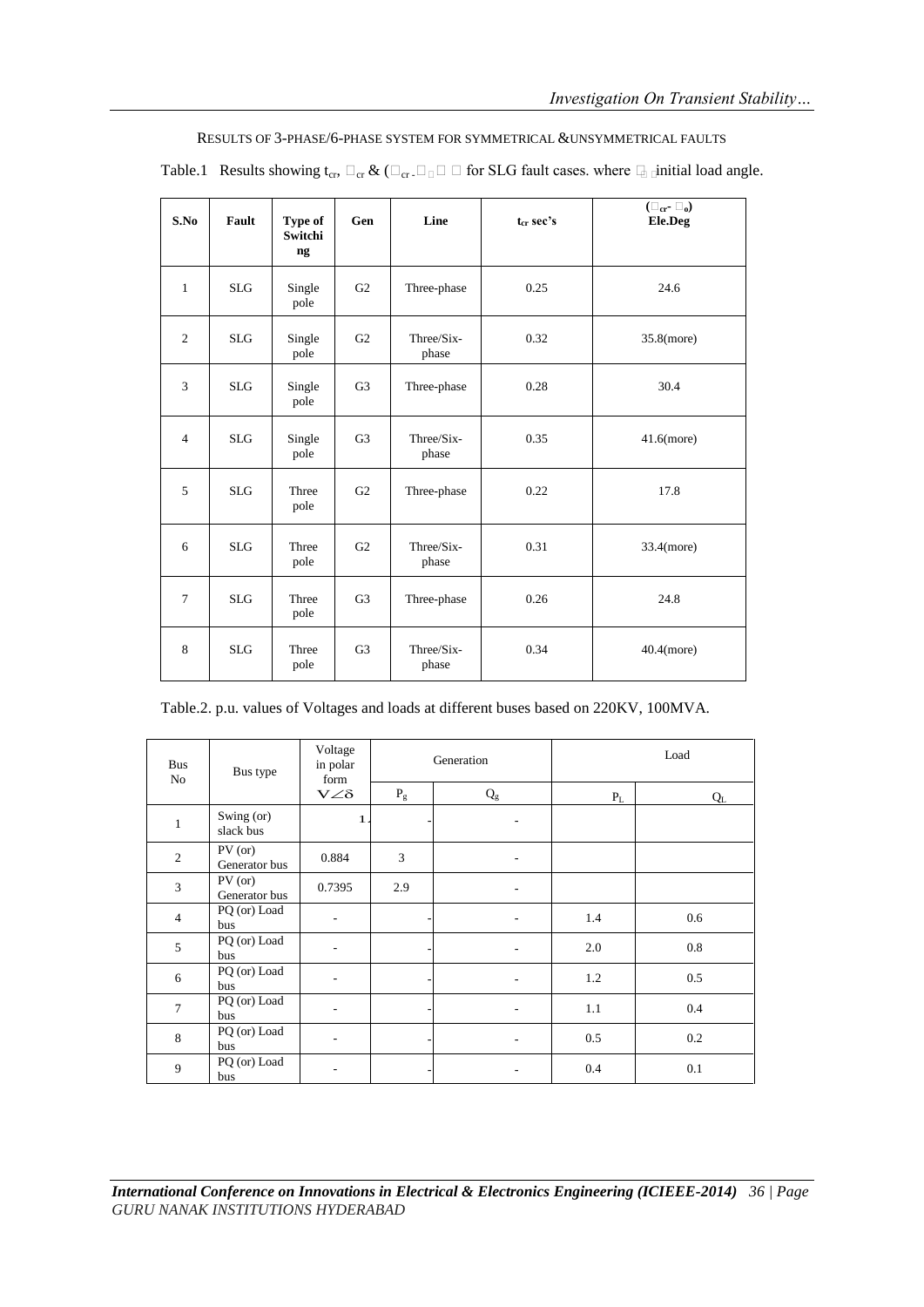

Fig.5. 9 Bus, 3- phase fault, when 1 line is converted In to 6 -phase at the beginning of the transmission line



Fig.6. 9 Bus, 3- phase fault, when 5 lines are converted In to 6- phase at the beginning of the transmission line.



Fig.7. comparison graph between 3-phase line and 3-phase/6-phase line for 1-line of  $\Box$  of generator- 2 for 1line conversion for critical clearing time 0.22sec for SLG fault

*International Conference on Innovations in Electrical & Electronics Engineering (ICIEEE-2014) 37 | Page GURU NANAK INSTITUTIONS HYDERABAD*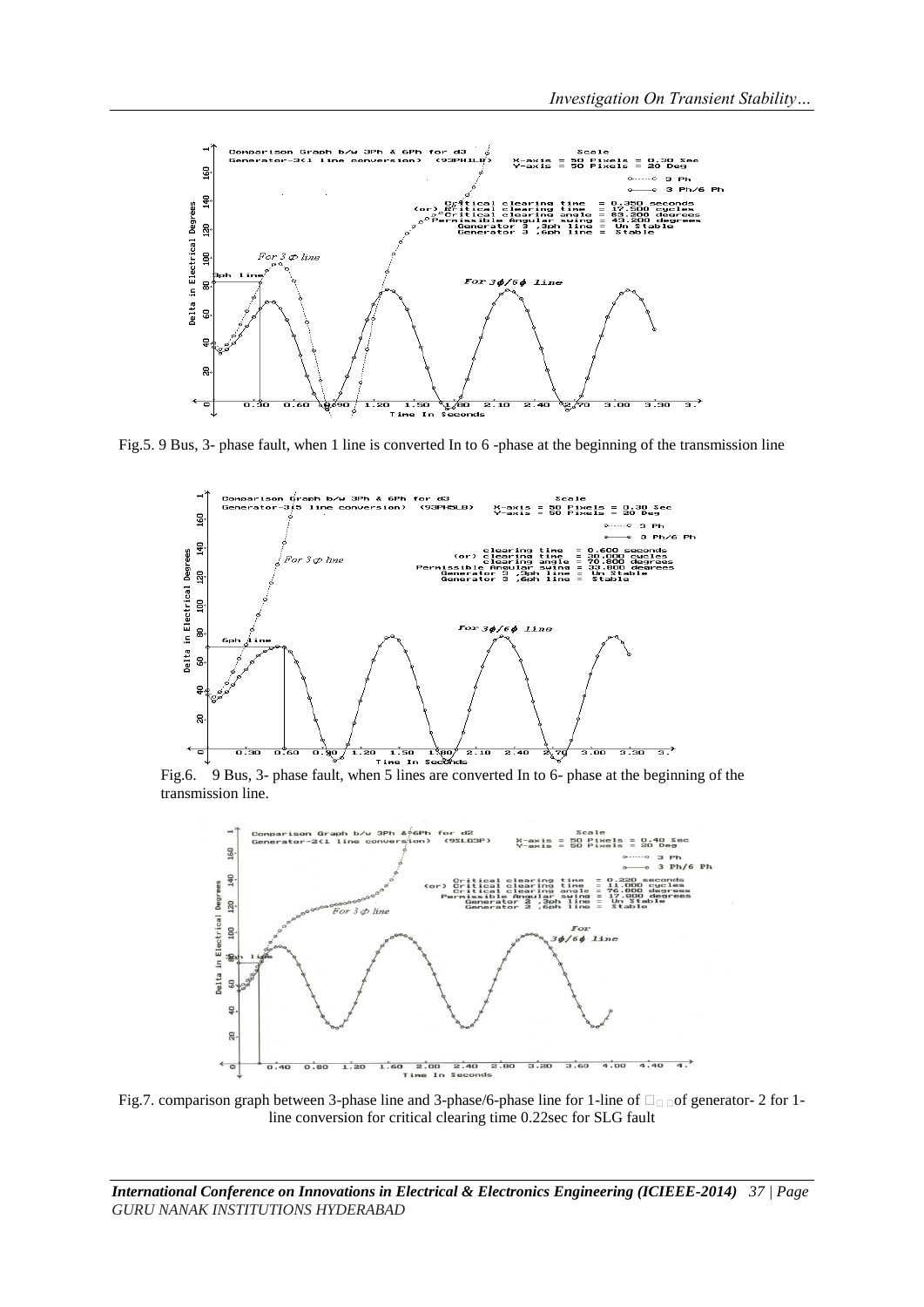### **IV. CONCLUSION**

The proposal of integration of smart grid and six phase transmission network for monitoring and optimizing the electric transmission system with more transient stability provides the solution for some of the main problems faced by the existing grid system, such as wastage of energy, power theft, and manual billing system, and transmission line fault, power transfer capability. In future, if we plan to implement this design and validate it in our transmission system along with all these new architectural components, it can be used for optimizing the energy consumption. This method will improve the power transfer capability along with better transient stability, less radio interference etc, mentioned .The integration of smart grid and six-phase definitely improves the reliability of transmission of power reducing the power interruptions and better efficiency, stability etc.

### **V. ACKNOWLEDGEMENTS**

The authors would like to acknowledge  $\Box$  and thank the Management, Directors, Principal, HOD and the members of the Department of Electrical & Electronics Engineering (EEE) of Swarna Bharathi Institute &Technology(SBIT) Khammam, Laqshya Institute of Science & Technology,(LITS) Tanikella, Khammam for their support in executing this work in the Department.

#### **REFERENCES**

- [1] P. Kinder, j. paserba, v. Ajjarapu, g. Anderson, a. Bose, c.canizares, n. hatziargyriou, d. hill, a. tankovic, c. Taylor, t. v.cutsem, and v. vital, "definition and classification of power system stability," ieee trans. power syst., vol. 19, no. 3, pp. 1387-1401,aug. 2004.
- [2] N.amjady and s.f.majedi, 2007, "transient stability prediction by a hybrid intelligent system", IEEE transactions on power systems, vol 22, no. 3
- [3] P. Kundur, "power system stability and control," in the epri power system engineering series. New York: McGraw hill, 1994.<br>[4] Z. Racz and b. bokay, "power system stability". New York: Elsevier science: 1988.
- [4] Z. Racz and b. bokay, "power system stability". New York: Elsevier science: 1988. [5] L. D. Barthold and H. C. Barnes, "High-Phase Order Transmission", CIGRE Study Committee, London, U.K. Rep. No. 31. 1972.
- [6] W. C. Guiker, S. S. Venkata and N. B. Bhatt, "138 kV Six-Phase Power Transmission Feasibility," Transmission and Distribution, pp. 78-79, October 1, 1979.
- [7] J. R. Stewart, D. D. Wilson, "High Phase Order Transmission-A Feasibility Analysis: Part I-Steady State Considerations," IEEE Transactions on Power Apparatus and Systems, Vol. PAS-97, No.6, pp.2300-2307, November/December, 1978.
- [8] J. R. Stewart, D. D. Wilson, "High Phase Order Transmission-A Feasibility Analysis: Part II-Overvoltage's and Insulation<br>[9] Requirements," IEEE Transactions on Power Apparatus and Systems, Vol. AS-97, No.6, pp. 2308-2
- Feat Requirements," IEEE Transactions on Power Apparatus and Systems, Vol. AS-97, No.6, pp. 2308-2317.<br>[10] Navin B. Bhatt, Subramanian S. Venkata, William C. Guyker and William H. Booth, "Six Phas
- Navin B. Bhatt, Subramanian S. Venkata, William C. Guyker and William H. Booth, "Six Phase (Multi-Phase) Power Transmission Systems: Fault Analysis", IEEE Transactions on Power Apparatus and Systems, Vol. PAS-96, No. 3 May/June 1977
- [11] M. Hoffman and T. U. Daim, "Building energy efficiency technology road maps: A case of Bonneville Power Administration (BPA)," in Proc.Technol. Manag. Global Future, Jul. 8-13, 2006, vol. 3, pp. 1503-1527.
- [12] A. Chuang and M. McGranaghan, "Functions of a local controller to coordinate distributed resources in a smart grid," in Proc. IEEE PESGen. Meet. 2008, pp. 1–6.
- [13] E. Lambert, J. Fremont, and C. Bouquet, "Method and applications of IEC common information model standard for distribution operations: A path towards smart grids development," in Proc. IET-CIRED Seminar Smart Grids Distrib., Jun. 23-24, 2008, pp. 1–4.
- [14] R. L. King, "Information services for smart grids," in Proc. IEEE PES Gen. Meet. 2008, pp. 1–6.
- [15] F. Lobo, A. Cabello, A. Lopez, D. Mora, and R. Mora, "Distribution network as communication system," in Proc. IET-CIRED SeminarSmartGrids Distrib.,Jun. 23–24, 2008, pp. 1–4.
- [16] EPRI Intelligrid [Online]. Available: http://intelligrid.epri.com/
- [17] M. McGranaghan, D. Von Dollen, P.Myrda, and E.Gunther, "Utility experience with developing a smart grid roadmap," in Proc. IEEE PES
- [18] Gen. Meet. 2008, pp. 1–5
- [19] Smart Transmission Grid: Vision and Framework Fangxing Li, Senior Member, IEEE, Wei Qiao, Member, IEEE, Hongbin Sun, Member, IEEE,Hui Wan, Member, IEEE, Jianhui Wang, Member, IEEE, Yan Xia, Member, IEEE, Zhao Xu, Member, IEEE, and Pei Zhang, Senior Member, IEEE
- [20] D. Divan and H. Johal, "Distributed FACTS—A new concept for realizing rid power flow control," IEEE Trans. Power Electron., vol. 22, no. 6, pp. 2253–2260, Nov. 2007.
- [21] H. Johal and D. Divan, "Design considerations for series-connected distributed FACTS converters," IEEE Trans. Ind. Appl., vol. 43, no. 6,pp. 1609–1618, Nov./Dec. 2007.
- [22] D. Divan and J. Sastry, "Controllable network transformers," in Proc.39th IEEE Power Electron. Specialists Conf., Rhodes, Greece, Jun.15–19, 2008, pp. 2340–2345.
- [23] R. K. Smith, P. G. Slade, M. Sarkosi, E. J. Stacey, J. J. Bonk, and H.Behta, "Solid state distribution current limiter and circuit breaker: Application requirements and control strategies," IEEE Trans. Power Del.,vol. 8, no. 3, pp. 1155–1164, Jul. 1993.
- [24] E. R. Ronan, S. D. Sudhoff, S. F. Glover, and D. L. Galloway, "A power electronic-based distribution transformer," IEEE Trans. Power Del., vol. 17, no. 2, pp. 537–543, Apr. 2002.
- [25] B. Kovacevic, "Solid state circuit breakers," Micrel Inc., Appl. Note5, 1997 [Online]. Available: http://www.micrel.com/\_PDF/App-Notes/an-5.pdf
- [26] S. M. Amin and B. F. Wallenberg, "Toward a smart grid: Power delivery for the 21st century," IEEE Power Energy Mag., vol. 3, no. 5, pp.34–41, Sep./Oct. 2005.

*International Conference on Innovations in Electrical & Electronics Engineering (ICIEEE-2014) 38 | Page GURU NANAK INSTITUTIONS HYDERABAD*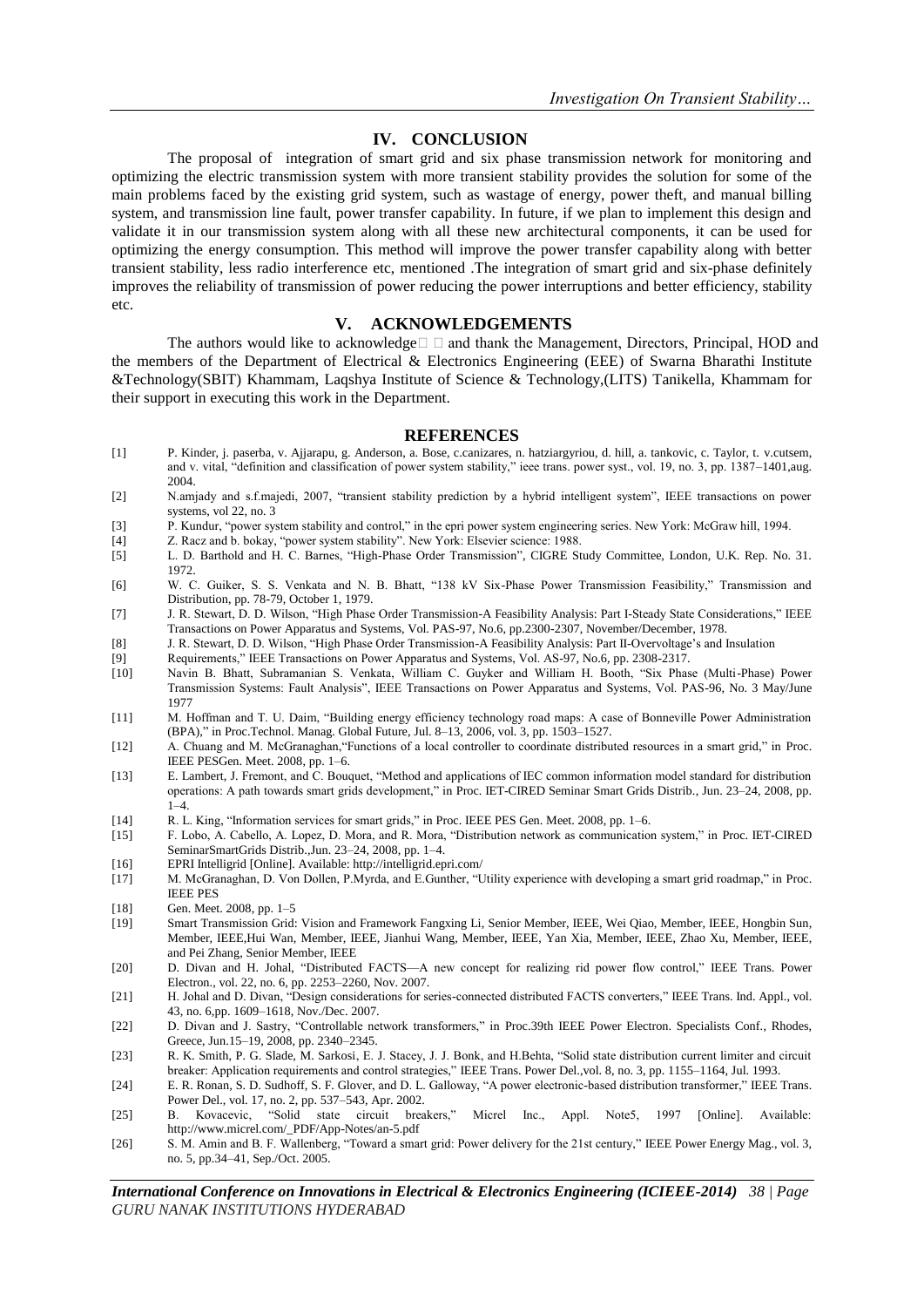- [27] Y. Yang, F. Lambert, and D. Divan, "A survey on technologies for implementing sensor networks for power delivery systems," in Proc.IEEE PES Gen. Meet. 2007, Tampa, FL, pp. 1–8.
- [28] Y. Yang, D. Divan, R. G. Harley, and T. G. Habetler, "Power line sensor net—A new concept for power grid monitoring," in Proc. IEEE PESGen. Meet. 2006, Montreal, QC, Canada, pp. 1–8.
- [29] Transmission Technology Road Map, Technology Innovation Office,<br>[30] Bonneville Power Admin., Sep. 2006.
- Bonneville Power Admin., Sep. 2006.
- [31] Assuring Transient Stability in the Smart Grid Ranjit Kumar, Senior Member<br>
[32] Fault Analysis on Double Three-Phase to Six-Phase Converted Transmiss
- Fault Analysis on Double Three-Phase to Six-Phase Converted Transmission Line M. W. Mustafa, Member, IEEE, M. R. Ahmad and H. Shareef
- [33] W. C. Guiker, S. S. Venkata and N. B. Bhatt, "Six-Phase (Multi-Phase)<br>
[34] Power Transmission Systems: Faults Analysis," IEEE Transactions on
- Power Transmission Systems: Faults Analysis," IEEE Transactions on
- [35] Power Apparatus and Systems, Vol. PAS-96, No. 3, May/June, 1977.<br>[36] T.Charan Singh, K. Raghu Ram' B.V. Sankar Ram'Transient Stabili
- [36] T.Charan Singh, K. Raghu Ram, B.V. Sankar Ram‗Transient Stability Analysis of 3-Phase and Integrated 3-Phase and 6-Phase Transmission System 'International Journal of Engineering Science and Innovative Technology (IJESIT) Volume 2, Issue 6, November 2013.5 91-601
- [37] T.Charan Singh, K.Raghu Ram<sup>,</sup> B.V.Sankar Ram 'Transient Stability Analysis of 3-Phase and Integrated 3-Phase and 6-Phase Transmission System 'International Journal of Engineering Science and Innovative Technology (IJESIT) Volume 3, Issue 2, March 2014.5 91.

### AUTHOR BIOGRAPHY



T. Charan Singh he obtained his B.Tech in Electrical and Electronics Engineering from JNTU, Hyderabad in 2001. He obtained M.Tech in Energy Systems in 2006 from JNTU college engineering Hyderabad and pursuing Ph.D at JNTU, Hyderabad.. He has six International Journal publications to his credit and his areas of interest include 6-Phase system, Power Systems stability, FACTS and Smart Grid.



Dr.K.Raghu Ram obtained his B.Tech in Electrical and Electronics Engineering in the year 1979, M.Tech in Power Systems in 1983, Ph.D in 2004 from JNTU, Hyderabad, Andhra Pradesh, India. He has 10 technical papers to his credit in various international and national journals and conferences. He is guiding 6 research scholars for Ph.D and guided more than 70 M.Tech Projects. His areas of interest include Multi Phase Transmission System, FACTS, Power Systems stability and Multi Phase Machines. He received "Best Teacher" award twice from Sathyabhama Deemed University, Chennai, India. Also he got sanctioned Rs: 3, 00,000/- AICTE, New Delhi research Project on"3phase/6 phase transmission line simulator" while working in sathyabama Deemed University Chennai, India during 2003. Presently he is the Principal of Laqshya Institute of Technology& Sciences, Tanikella (V), Konijerla (M),khammam (Dt) – 507 305, Telangana State, India.



Dr.B.V.Sanker Ram obtained his B.E in Electrical Engineering in the year 1982 from OU college of Engineering and Obtained M.Tech in Power Systems in 1984 from OU College of Engineering and Ph.D in 2003 from JNTU. He joined in JNTU in 1985 and worked in various Capacities. He was the head of the Department from 2006-2008. As Head of the department he has established Power Electronic controlled

drives lab, which is unique in the state of A.P. He has 70 technical papers to his credit in various international and national journals and conferences. He has guided 16 research scholars for Ph.D and 6 candidates are still pursuing their research. He guided more than 100 M.Tech Projects. His areas of interest include FACTS, Power Electronic Applications to Power Systems, Power Systems Reliability. Presently he is the Chairman of Board of Studies in Electrical & Electronics Engineering JNTU, Kuatpally, Hyderabad-500085, Telangana State, India.

*International Conference on Innovations in Electrical & Electronics Engineering (ICIEEE-2014) 39 | Page GURU NANAK INSTITUTIONS HYDERABAD*